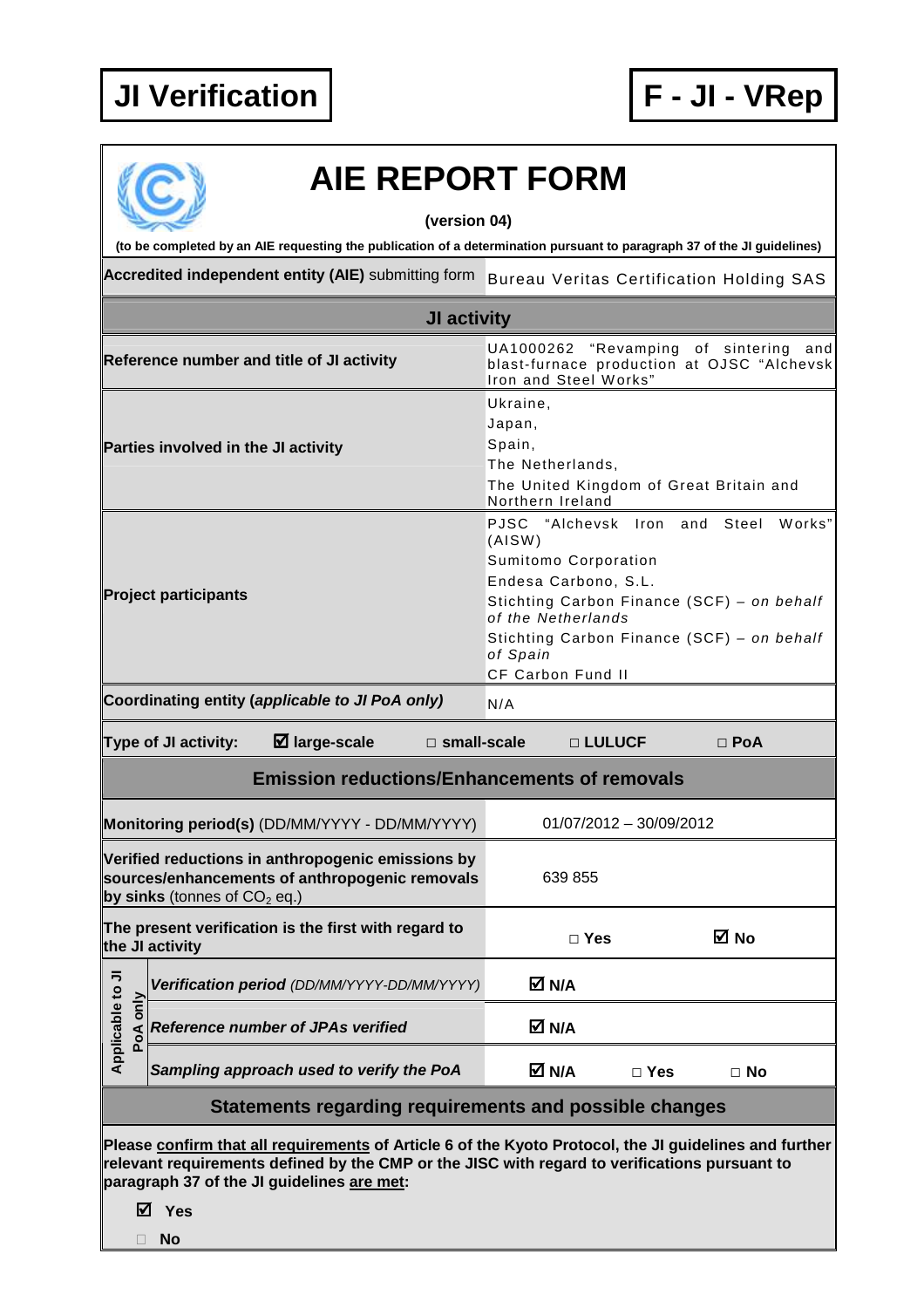| <b>Verification opinion</b><br>Please provide a verification opinion (or a reference to the verification opinion in one of the<br>documents attached), including a statement regarding materiality and level of assurance, in<br>accordance with the Standard for applying the concept of materiality in verifications |            |               |                   |  |  |  |  |
|------------------------------------------------------------------------------------------------------------------------------------------------------------------------------------------------------------------------------------------------------------------------------------------------------------------------|------------|---------------|-------------------|--|--|--|--|
| The verification opinion is provided in the attached<br>ver/0719/2012 version 02 of 26/11/2012.                                                                                                                                                                                                                        |            | Verification  | Report NºUKRAINE- |  |  |  |  |
| The project design was revised in the current<br>monitoring period, after the determination has<br>been deemed final                                                                                                                                                                                                   |            | $\Box$ Yes    | ⊠ No              |  |  |  |  |
| If yes, please list all revisions to the project design<br>and express a determination opinion (or provide a<br>reference to an attached document containing the<br>required information)                                                                                                                              | M N/A      |               |                   |  |  |  |  |
| If project design was revised in the current<br>monitoring period, please confirm that conditions<br>defined in JI guidelines (paragraph 33) are still met                                                                                                                                                             | M N/A      | $\Box$ Yes    | $\Box$ No         |  |  |  |  |
| If project design was revised in the current<br>monitoring period, please confirm that the changes<br>do not alter the original determination opinion                                                                                                                                                                  | M N/A      | $\Box$ Yes    | $\Box$ No         |  |  |  |  |
| If project design was revised in the current<br>monitoring period, please confirm that:                                                                                                                                                                                                                                |            |               |                   |  |  |  |  |
| (a) Physical location of the project has not changed                                                                                                                                                                                                                                                                   | M N/A      | $\square$ Yes | $\Box$ No         |  |  |  |  |
| $(6)$ If emission sources have changed, they are<br>reflected in an updated monitoring plan                                                                                                                                                                                                                            | M N/A      | $\Box$ Yes    | $\Box$ No         |  |  |  |  |
| (c) Baseline scenario has not changed                                                                                                                                                                                                                                                                                  | M N/A      | $\Box$ Yes    | $\Box$ No         |  |  |  |  |
| (d) Changes are consistent with JI specific approach<br>or CDM methodology upon which the<br>determination was prepared for the project                                                                                                                                                                                | M N/A      | $\Box$ Yes    | $\Box$ No         |  |  |  |  |
| The monitoring plan was revised in the current<br>monitoring period                                                                                                                                                                                                                                                    | $\Box$ Yes |               | M No              |  |  |  |  |
| If yes, please specify for which technologies and measures<br>under each type of JPA the monitoring plan was revised<br>(applicable to JI PoA only)                                                                                                                                                                    |            |               |                   |  |  |  |  |
| The current revisions to the monitoring plan<br>improve the accuracy and/or applicability of<br>information collected, compared to the original<br>monitoring plan without changing conformity with<br>the relevant rules and regulations for establishing<br>monitoring plans                                         | M N/A      | $\Box$ Yes    | $\Box$ No         |  |  |  |  |